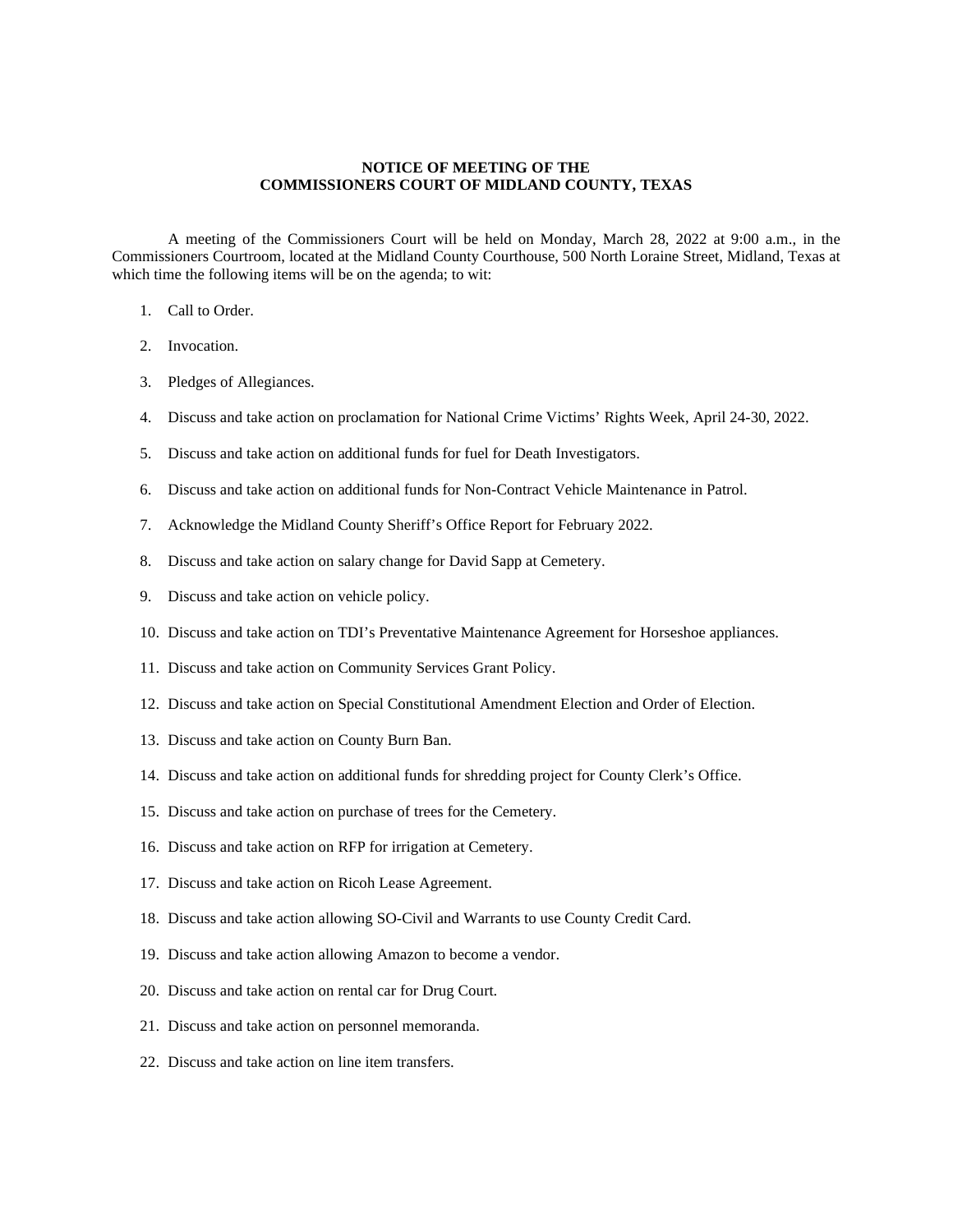- 23. Discuss and take action on bills and wire transfers.
- 24. Discuss and take action on budget amendment to reduce CTIF budget.
- 25. Discuss and take action on court minutes from March 14, 2022.
- 26. Receive COVID update.
- 27. Discuss and take action on purchase of camera for Human Resources.
- 28. Acknowledge Summary of All Collections for February 2022.
- 29. Discuss and take action Exhibition Lease Agreement for Julia Child: Her Life & Legacy.
- 30. Discuss and take action on removal of bubble wall at Centennial Library.
- 31. Discuss and take action on National Library Week Proclamation.
- 32. Acknowledge anonymous cash donation of \$5.02.
- 33. Discuss and take action on contract and invoice for Will Parker's Musical Performance.
- 34. Discuss and take action on Centennial Park Programming Agreement.
- 35. Discuss and take action on out-of-state travel for Timothy Flathers to attend National Cyber Crime Conference in Norwood, MA, April 25-29, 2022.
- 36. Discuss and take action on MOU between Midland CSCD and Midland County Drug Court.
- 37. Discuss and acknowledge damage and fleet accident reports for February 2022.
- 38. Discuss and take action on change order for purchase of Polaris.
- 39. Acknowledge the I.M.P.A.C.T.S. of the Month Honoree, Angela Gardea, from the District Clerk's Office.
- 40. Acknowledge retirement of Ralph Gonzales from Courthouse Security.
- 41. Discuss and take action on cybersecurity training for employees.
- 42. Discuss and take action installing no parking signs at intersection of FM 307 and CR 1130.
- 43. Discuss and take action on two correction deeds.
- 44. Discuss and take action on plat for Greenwood Country Estates, Section 4.
- 45. Discuss and take action on plat for S & W Greenwood West Section 2.
- 46. Take action on submitted applications for permits to use county right-of-way for utility and line installations, driveway construction, road dedication, and mailbox construction.